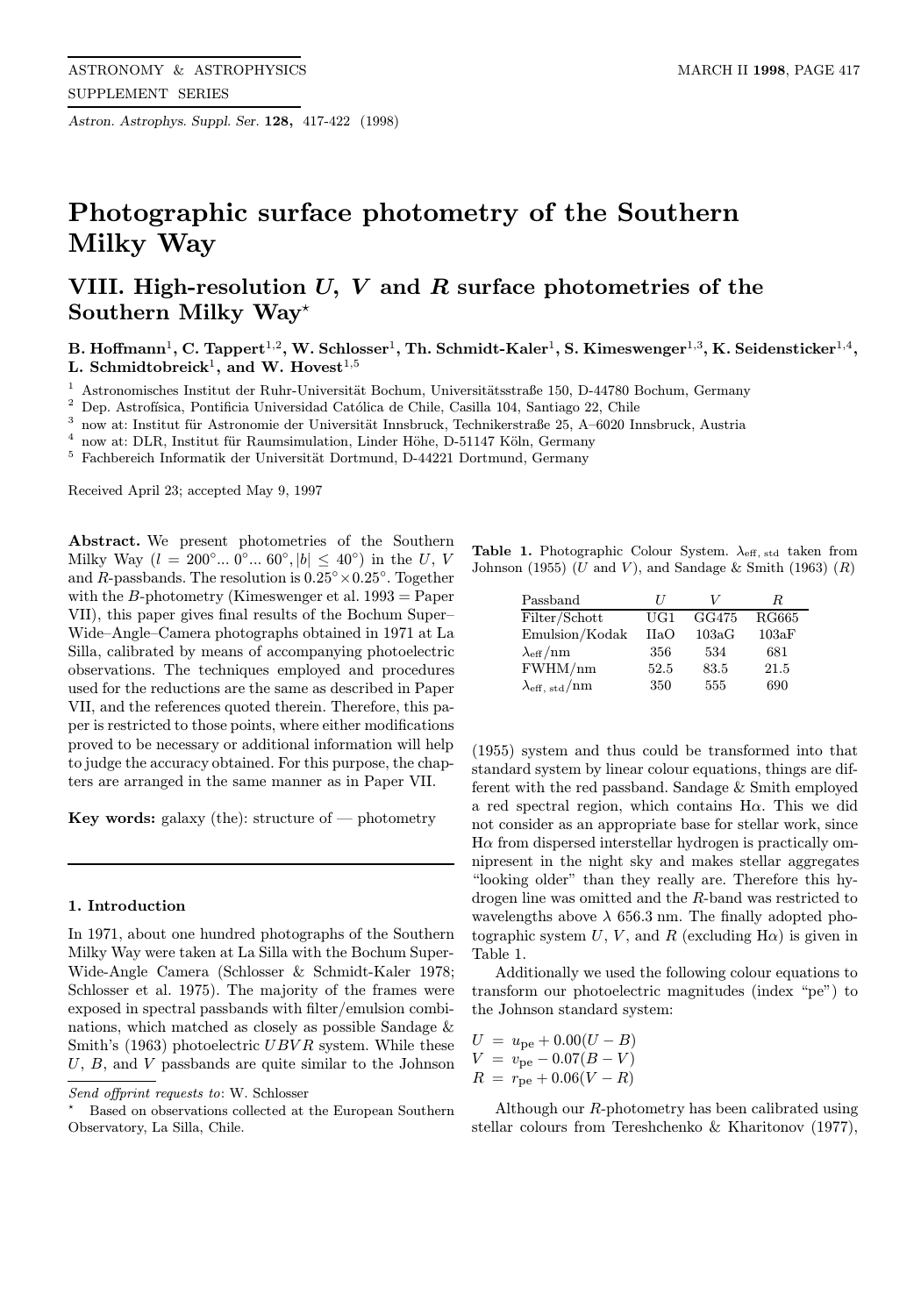one should always remember that - in a strict sense - our R-map of the Southern Milky Way (Figs. 1c, 4) represents a colour system of its own.

#### 2. Data

For this work, we selected 23 frames, namely nine for the U-domain, seven for V and seven for R (Table 2). The plates were then calibrated by means of ESO's ETA-wedge spectra (see Paper VII). This gives relative intensities of the night sky (including all the atmospheric and zodiacal light effects). Parallel to these exposures simultaneous, photoelectric measurements were made by one of us (TSK) with the 61 cm Bochum telescope at La Silla, which then were used to determine atmospheric extinctions, colour transformations, zero points of absolute intensities and airglow values for different zenith distances. All plates were digitized using the PDS machine of the Astronomisches Institut der Westfälischen Wilhelms-Universität at Münster. The diaphragm was 50  $\mu$ m  $\times$  50  $\mu$ m, corresponding to about  $(10... 14 \text{ arcmin})^2$  in the sky. Special care was taken to reveal possible time-dependent sensitivity changes of the scanning system, which, however, proved to be of excellent stability. The paper strip chart records of the photoelectric measurements were processed by means of a standard digitizer table commercially available for personal computers.

## 3. Reductions

#### Geometric transformation:

There are no alterations with respect to Paper VII. The mean error was  $\pm 10 \ \mu m$  or  $\pm 0.03^{\circ}$  in the sky.

#### Gradation curve and absolute calibration:

With the  $U$  and  $V$  passbands well inside the domain of sensitivity of the respective emulsions, no problems were encountered during reduction, which followed closely the procedures laid down in Paper VII. In the red spectral region, however, the long wavelength cut-off of the passband coincided with that of the 103-aF emulsion. At the limiting wavelengths of their sensitivity, emulsions tend to steepen up their gradation curves. So special care had to be taken to establish the true run of these curves.

#### Atmospheric effects:

While in the visual spectral region the effect of airglow is very much like that in the B-band (Paper VII), in the red and ultraviolet spectral region the airglow affects the Milky Way much more. This is due to the higher emission in the red, and/or to the lower surface brightness of the Milky Way in the U-band. Columns 3-5 of Table 2 give the airglow values for all plates. As defined in Paper VII (Eqs. (8) and (9)),  $I_{A_0}$  is the zenith brightness in S10 units, while  $C<sup>2</sup>$  is connected directly to the mean altitude of the airglow layer  $h_{\text{eff}}$  and determines its variation with respect to zenith distance z.

Table 2. Parameters of airglow correction

| $\overline{\text{Place}}$ | Date(1971)           | $I_{A_0}(\overline{\mathrm{S10}})$ | $C^2$      | $h_{\text{eff}}(\text{km})$ |
|---------------------------|----------------------|------------------------------------|------------|-----------------------------|
| U28                       | Mar.26/27            | $32^{*}$                           | $0.970***$ | $98^{**}$                   |
| $_{\mathrm{U29}}$         | 26/27                | 51                                 | 0.970      | 98                          |
| U31                       | 26/27                | 60                                 | 0.970      | 98                          |
| U32                       | 26/27                | 72                                 | 0.970      | 98                          |
| U33                       | 27/28                | 40                                 | 0.970      | 98                          |
| U36                       | 27/28                | 52                                 | 0.970      | 98                          |
| U55                       | Apr.01/02            | 130                                | 0.970      | 98                          |
| ${\bf U}56$               | Apr.01/02            | $65\,$                             | 0.970      | 98                          |
| $_{\mathrm{U57}}$         | Apr.01/02            | 70                                 | 0.970      | 98                          |
|                           |                      |                                    |            |                             |
| V14                       | $\mathrm{Mar}.23/24$ | 120                                | 0.970      | 99                          |
| $_{\rm V17}$              | 23/24                | 120                                | 0.970      | 98                          |
| $_{\mathrm{V19}}$         | 23/24                | 180                                | 0.966      | 108                         |
| V49                       | Mar.31/Apr.01        | 140                                | 0.963      | 118                         |
| V53                       | Mar.31/Apr.01        | 175                                | 0.958      | 117                         |
| $_{\rm V95}$              | Apr.26/27            | 150                                | 0.972      | 88                          |
| V96                       | 26/27                | 150                                | 0.973      | 88                          |
|                           |                      |                                    |            |                             |
| R27                       | $\mathrm{Mar.25}/26$ | 532                                | 0.979      | 69                          |
| R73                       | Apr. $17/18$         | 533                                | 0.965      | 115                         |
| R79                       | 19/20                | 533                                | 0.965      | 115                         |
| R82                       | 21/22                | 760                                | 0.950      | 165                         |
| <b>R88</b>                | 23/24                | 577                                | 0.975      | 81                          |
| R89                       | 23/24                | 577                                | 0.975      | 81                          |
| R <sub>107</sub>          | 28/29                | 532                                | 0.979      | 69                          |

<sup>∗</sup>) all photoelectric zenith airglows multiplied by a factor of 0.43 to allow for cut-off of emission lines in the photographic system

 $*$ <sup>\*\*</sup>) Parameter  $C^2$  and effective height of emission layer set to average 0.970 resp. 98 km (U-band only)

#### Zodiacal light:

The corrections were made using the data published by Levasseur-Regourd & Dumont (1980). The transformations into the respective passbands were done by multiplying these data with the appropriate solar intensity ratio.

## Elimination of foreground stars and averaging of individual plates:

The procedures of elimination and averaging were the same as in Paper VII. When the photometries were combined to  $U-B$ ,  $B-V$ ,  $V-R$  maps (B from Paper VII), a few small areas of "astrophysically impossible" colours showed up, which are thought to result from inadequately eliminated stars or star clusters. In Table 3 data obtained from a composite picture of Hovest (1995) contains the positions of the areas (Fig. 5), where our photometries have to be treated with caution.

#### Errors and comparisons with other photometries:

As in Paper VII, the three photometries are compared to others available. In Table 4 the relations are presented. The comparison for the  $B$  band photometry is taken from Paper VII. Except for the early work of Elsässer & Haug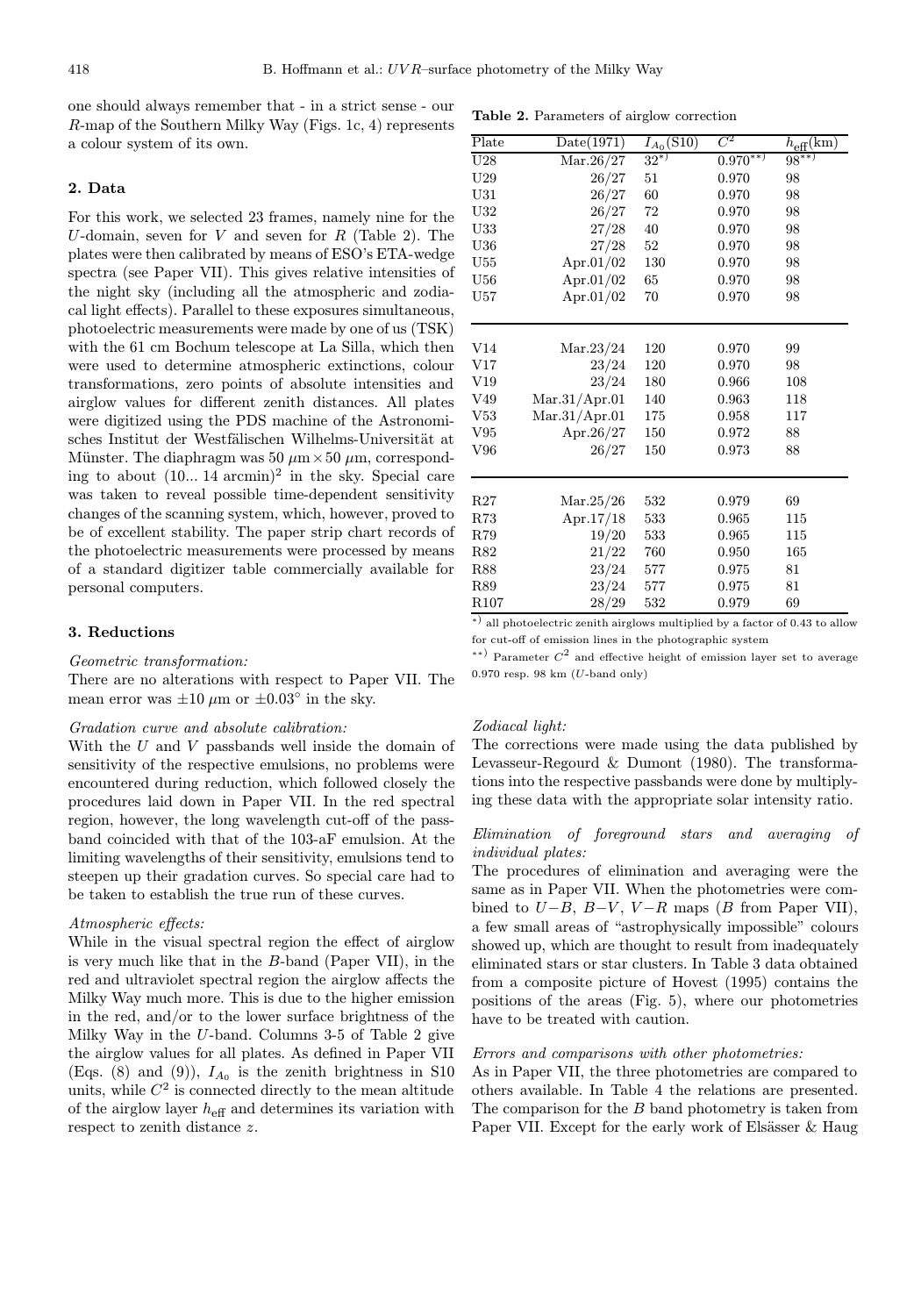Table 3. Areas of photometries which might be affected

| gal.          | gal.          | Object            | not totally   |
|---------------|---------------|-------------------|---------------|
| longitude     | lattice       |                   | eliminated in |
|               | h             |                   | Photometry    |
| $355^\circ.5$ | $+20^\circ 5$ | Jupiter           | В             |
| 372°5         | $-11^\circ.2$ | $\sigma$ Sag      | V             |
| $316^\circ$   | $-1^\circ 0$  | $\alpha$ Cen      | V             |
| $290^\circ$   | $-5^\circ$    | IC 2602 in Carina | $B^*$ . $V$   |
| 227.5         | $-9.0^\circ$  | $\alpha$ CMa      | B, V          |

<sup>∗</sup>) overreduced.

Table 4. Comparison with other photometries

| II               | LR               | $= 0.97(\pm 0.18)T - 12(\pm 4)$   |
|------------------|------------------|-----------------------------------|
|                  | $\boldsymbol{P}$ | $= 1.11(\pm 0.12)T - 5(\pm 12)$   |
|                  | PM               | $= 0.84(\pm 0.02)T - 10(\pm 3)$   |
|                  | S                | $= 1.19(\pm 0.03)T - 18(\pm 5)$   |
| $\boldsymbol{B}$ | C                | $= 0.83(\pm 0.04)K + 23(\pm 5)$   |
|                  | $\overline{M}$   | $= 0.82(\pm 0.12)K + 39(\pm 23)$  |
|                  | S                | $= 1.18(\pm 0.03)K + 16(\pm 3)$   |
|                  | LR.              | $= 0.93(\pm 0.08)K - 3(\pm 7)$    |
|                  | To               | $= 0.90K + 24$                    |
| V                | D                | $=1.03H$                          |
|                  | LR.              | $= 0.94H$                         |
|                  | EН               | $= 1.64(\pm 0.13)H + 36(\pm 8)$   |
|                  | S                | $= 1.13(\pm 0.09)H - 88(\pm 14)$  |
| R                | S                | $= 1.09(\pm 0.04)H - 464(\pm 36)$ |
|                  |                  |                                   |

All values in S10 units;

photometries: C (Classen 1976), D (Dachs 1970),  $EH$  (Elsässer & Haug 1960), H (Hoffmann et al. 1990, 1993), M (Mattila 1973), LR (Leinert & Richter 1981), P (Pröll et al. 1980), PM (Pfleiderer & Mayer 1971), S (Seidensticker et al. 1982), T (Tappert et al. 1993), To (Toller 1989).

(1960) all relations stay within  $\pm 19\%$  in scale. It seems probable, however, that our scale is correct within  $\pm 5\%$ .

#### 4. Results

Figures 1a-c give the final photometries in  $U$  (after Tappert et al. 1993) and  $V, R$  (after Hoffmann et al. 1990, 1993) for  $l = 200°... 0°... 60°, |b| \le 40°$ . For the same photometries, a colour-coded set of maps is presented in Figs. 2-4. As concerns the U band, a detailed map of the galactic center region has been given earlier (Schmidt-Kaler & Schlosser 1988).

Note added in proof: A database of all major photometries (including those of Papers VII & VIII) is being built up at the CDS, Strasbourg. It will be accessible through the World Wide Web at http://cdsweb.u-strasbg.fr/cgi-bin/qcat?VII/199

Acknowledgements. The authors are grateful to Prof. Dr. W.C. Seitter and her staff of the Astronomisches Institut der Westfälischen Wilhelms-Universität Münster for granting measuring time and technical support. We also thank the Deutsche Forschungsgemeinschaft (DFG) for financial support (Schm  $160/35-1$ ).

#### References

- Classen C., 1976, PhD Thesis, University Bonn, Germany
- Dachs J., 1970, A&A 6, 155
- Elsässer H., Haug U., 1960, Zeitschr. f. Astroph. 50, 121
- Hoffmann B., Kimeswenger S., Schlosser W., Schmidt-Kaler Th., Seidensticker K.J., 1990, in: The Galactic and Extragalactic Background Radiation, Bowyer S. & Leinert C. (eds.) IAU Symp. 139, p. 203
- Hoffmann B., Schlosser W., Schmidt-Kaler Th., Tappert C., 1993, Astron. Ges. Abstr. Ser. 9, 171
- Hovest W., 1995, Diploma Thesis, University Dortmund, Ruhr-University Bochum, Germany
- Johnson H.L., 1955, Ann. d'Astrophys. 18, 292
- Kimeswenger S., Hoffmann B., Schlosser W., Schmidt-Kaler Th., 1993, A&AS 97, 517, Paper VII
- Leinert C., Richter I., 1981, A&AS 46, 115
- Levasseur-Regourd A.C., Dumont R., 1980, A&A 84, 277
- Mattila K., 1973, Sterne und Weltraum 12, 246
- Pfleiderer J., Mayer U., 1971, AJ 76, 691
- Pröll H.J., Schmidt-Kaler Th., Schlosser W., 1983, A&AS 51, 17, Paper III
- Sandage A., Smith L., 1963, ApJ 137, 1057
- Seidensticker K.J., Schmidt-Kaler Th., Schlosser W., 1982, A&A 114, 60, Paper II
- Schlosser W., Schmidt-Kaler Th., 1978, Vist. Astron. 21, 447
- Schlosser W., Schmidt-Kaler Th., Hünecke W., 1975, Atlas der Milchstraße in vier Spektralbereichen, Bochum
- Schmidt-Kaler Th., Schlosser W., 1988, in: The Outer Galaxy, Blitz P.L. & Lockman F.J. (eds.) Lecture Notes in Physics, 306, p. 107
- Tappert C., Hoffmann B., Schlosser W., Schmidt-Kaler Th., 1993, Astron. Ges. Abstr. Ser. 9, 172
- Tereshchenko V.M., Kharitonov A.V., 1977, Zonal Spectrophotometric Standards, Library Board, London, UK
- Toller G.N., 1990, in: The Galactic and Extragalactic Background Radiation, Bowyer S. & Leinert C. (eds.) IAU Symp. 139, p. 21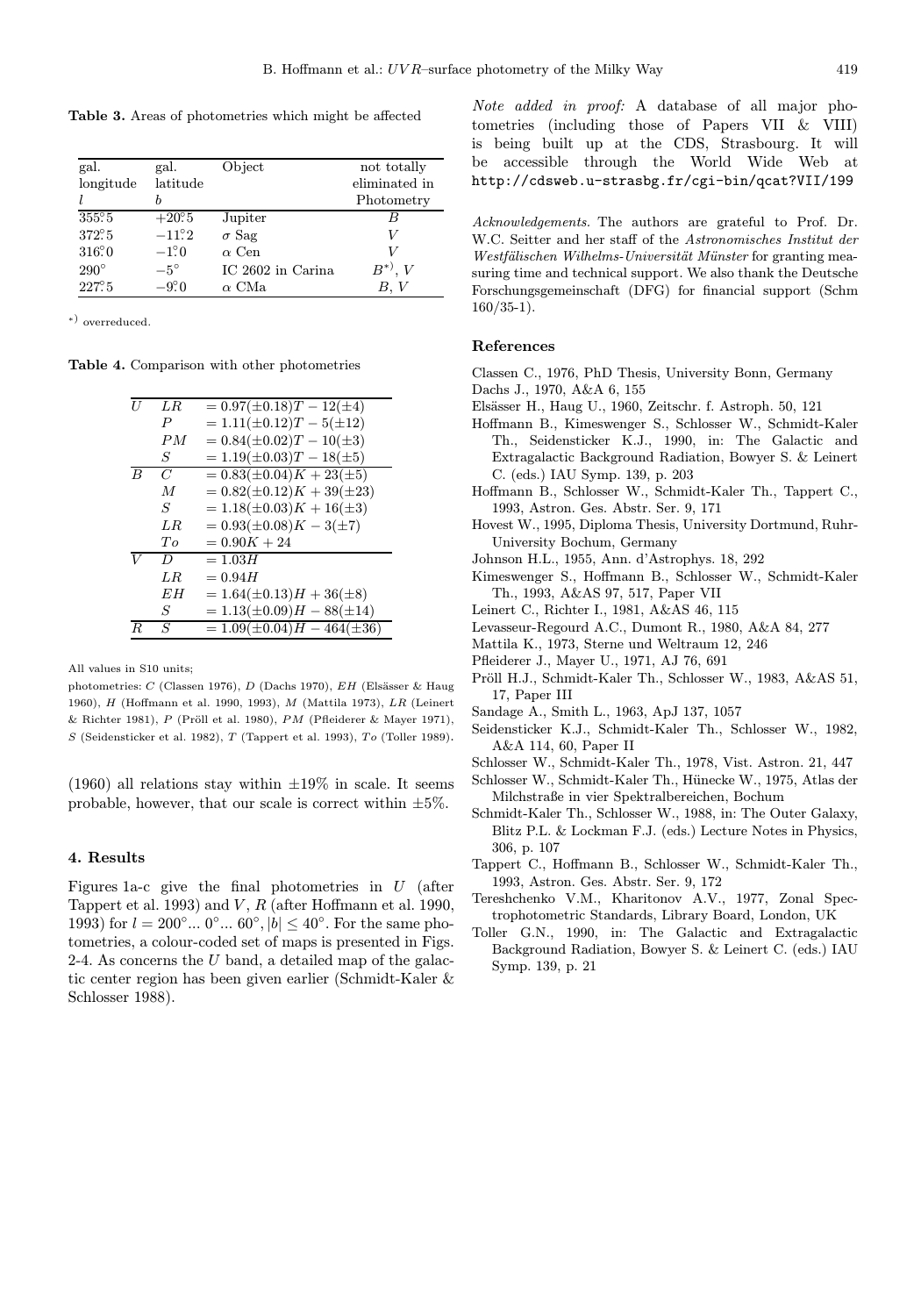

Fig. 1. Contour plots of the photometries of the Milky Way in the  $U$  a),  $V$  b) and  $R$  c) band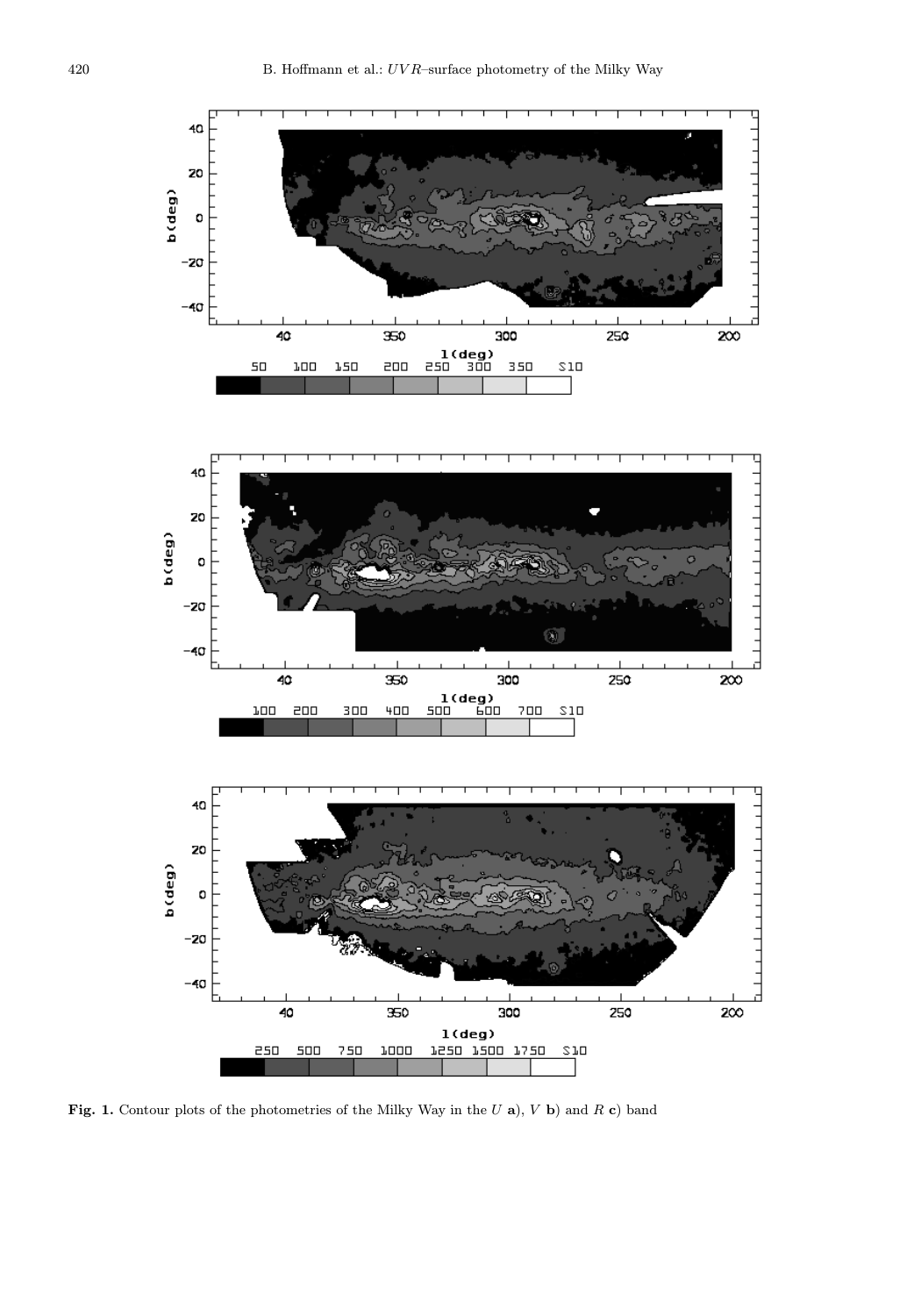

Fig. 2. The Southern Milky Way in the  $U$  passband. The colour code is from black  $\leq -100$  to white  $\geq 450$  S10U. The lower cut of the colour table has been chosen for technical reasons only. For all photometries, intensity  $\geq 0$  S10

Fig. 3. The Southern Milky Way in the V passband. The colour code is from black  $\le -100$  to white  $\ge 900$  S10V